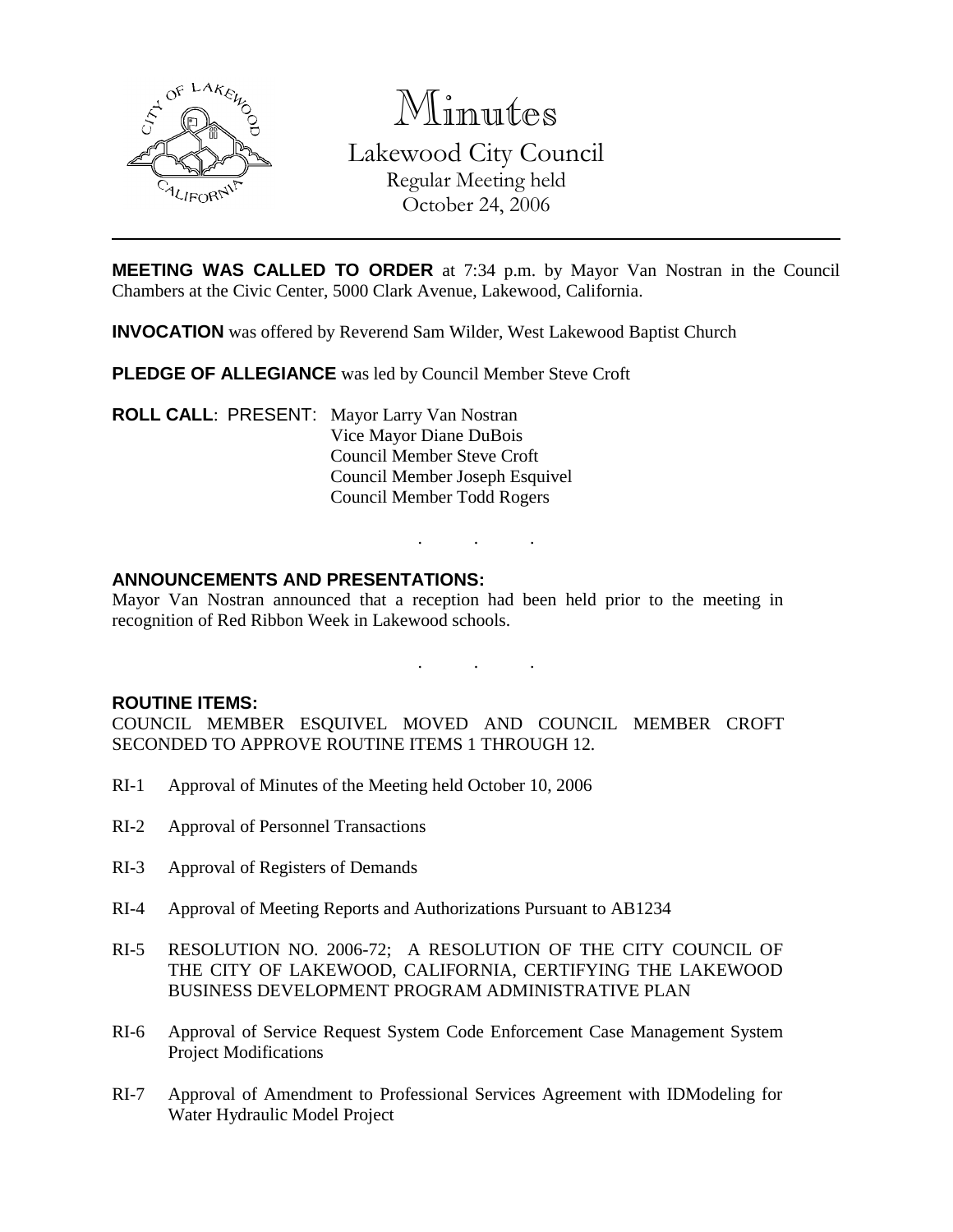City Council Minutes October 24, 2006 Page 2

#### **ROUTINE ITEMS:** Continued

- RI-8 Approval of Proposal for Destruction of Well #11A
- RI-9 Approval of Monthly Report of Investment Transactions
- RI-10 Approval of Quarterly Schedule of Investments
- RI-11 RESOLUTION NO. 2006-73; A RESOLUTION OF THE CITY COUNCIL OF THE CITY OF LAKEWOOD ESTABLISHING A PHYSICALLY HANDICAPPED PERSONS DESIGNATED PARKING SPACE ON THE NORTH SIDE OF DEL AMO BOULEVARD NORTH SERVICE ROAD WITHIN THE CITY OF LAKEWOOD
- RI-12 Approval of Consultant Services for Review of Onsite Parking Standards

UPON ROLL CALL VOTE, THE MOTION WAS APPROVED:

AYES: COUNCIL MEMBERS: Esquivel, DuBois, Rogers, Croft and Van Nostran NAYS: COUNCIL MEMBERS: None

#### **1.1 • SPECIFIC PLAN FOR 5601-5609 SOUTH STREET**

Community Development Director Chuck Ebner displayed slides and gave a brief presentation based on the report contained in the agenda. He stated that the subject site had originally been developed prior to the City's incorporation and had existed for many years as a non-conforming use in the C-1, Neighborhood Commercial zone. He reported that with the closing of the original restaurant use in 2003, the non-conforming status had expired and the new owners of the property had applied for a Specific Plan to be allowed to sell beer and wine for on-site consumption, based upon historical compatibility of a restaurant use with the surrounding residential neighborhood. Following a public hearing, the Planning and Environment Commission had approved the request for a Specific Plan with certain conditions, including parking lot repairs, landscaping improvements, increased height of block wall, and limited hours of operation. It was the recommendation of the Planning and Environment Commission that the City Council introduce the proposed ordinance approving a Specific Plan for 5601-5609 South Street.

. . .

## ORDINANCE NO. 2006-11; AN ORDINANCE OF THE CITY COUNCIL OF THE CITY OF LAKEWOOD ADOPTING SPECIFIC PLAN 2006-2

Responding to a question from Council Member Rogers, Mr. Ebner concurred that by modern development standards the site did not have adequate parking spaces. He noted however, that many of the surrounding businesses were office uses that would be closed during the peak operating hours of the restaurant thereby creating additional parking. He also advised that there had been no history of resident complaints regarding the previous restaurant use.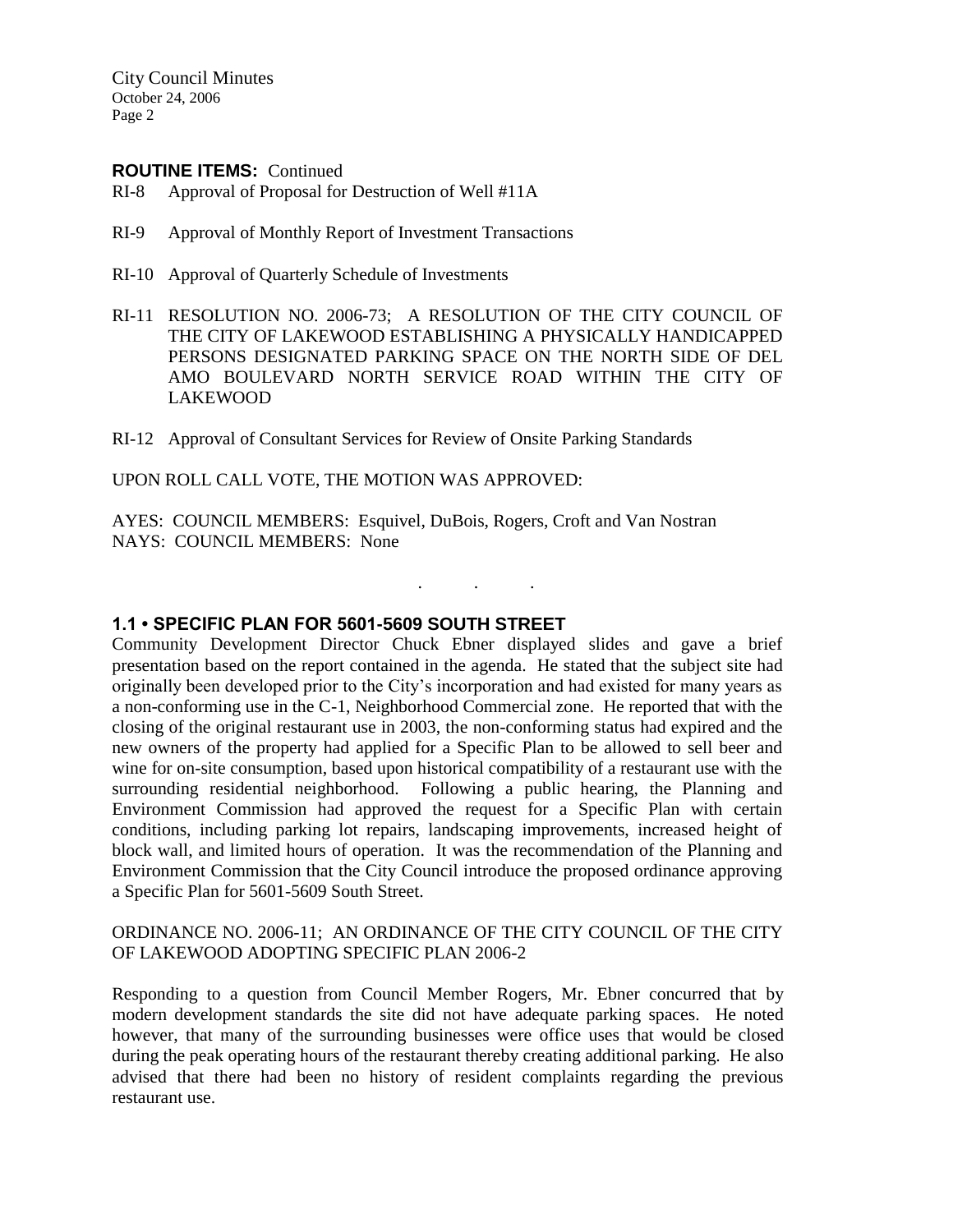# **1.1 • SPECIFIC PLAN FOR 5601-5609 SOUTH STREET** - Continued

City Attorney Steve Skolnik advised that although notice had been provided to all property owners within a 300 foot radius, no one had come forward during the Planning and Environment Commission hearing.

Council Member Croft determined from Mr. Ebner that should a problem develop, the proposed ordinance could be repealed.

Mayor Van Nostran opened the public hearing at 7:47 p.m. and called for anyone in the audience wishing to address the City Council on this matter.

Lee Rabun, land use consultant for the property owner, CLR Enterprises, requested support for the Specific Plan, noting that the owner was already successfully operating a similar restaurant in another city.

Mitch Snyder stated that his conflict with the proposed restaurant would be resolved with the installation of a higher block wall between the restaurant and the adjacent residential property.

COUNCIL MEMBER ESQUIVEL MOVED AND VICE MAYOR DUBOIS SECONDED TO CLOSE THE PUBLIC HEARING AND INTRODUCE ORDINANCE NO. 2006-11. UPON ROLL CALL VOTE, THE MOTION WAS APPROVED:

AYES: COUNCIL MEMBERS: Esquivel, DuBois, Rogers, Croft and Van Nostran NAYS: COUNCIL MEMBERS: None

## **2.1 • RESOLUTIONS FOR THE 2007 GENERAL MUNICIPAL ELECTION**

Mayor Van Nostran advised that an election would be held in March, 2007, for City Council offices and that the proposed resolutions were those that were required by State law in order to initiate the election process.

. . .

RESOLUTION NO. 2006-74; A RESOLUTION OF THE CITY COUNCIL OF THE CITY OF LAKEWOOD, CALIFORNIA, CALLING AND GIVING NOTICE OF THE HOLDING OF A GENERAL MUNICIPAL ELECTION TO BE HELD IN SAID CITY ON TUESDAY, MARCH 6, 2007, FOR THE ELECTION OF CERTAIN OFFICERS OF SAID CITY AS REQUIRED BY THE PROVISIONS OF THE LAWS OF THE STATE OF CALIFORNIA PERTAINING TO GENERAL LAW CITIES

RESOLUTION NO. 2006-75; A RESOLUTION OF THE CITY COUNCIL OF THE CITY OF LAKEWOOD, CALIFORNIA, REQUESTING THE BOARD OF SUPERVISORS OF THE COUNTY OF LOS ANGELES TO RENDER SPECIFIED SERVICES TO SAID CITY RELATING TO THE CONDUCT OF A GENERAL MUNICIPAL ELECTION TO BE HELD IN SAID CITY ON TUESDAY, MARCH 6, 2007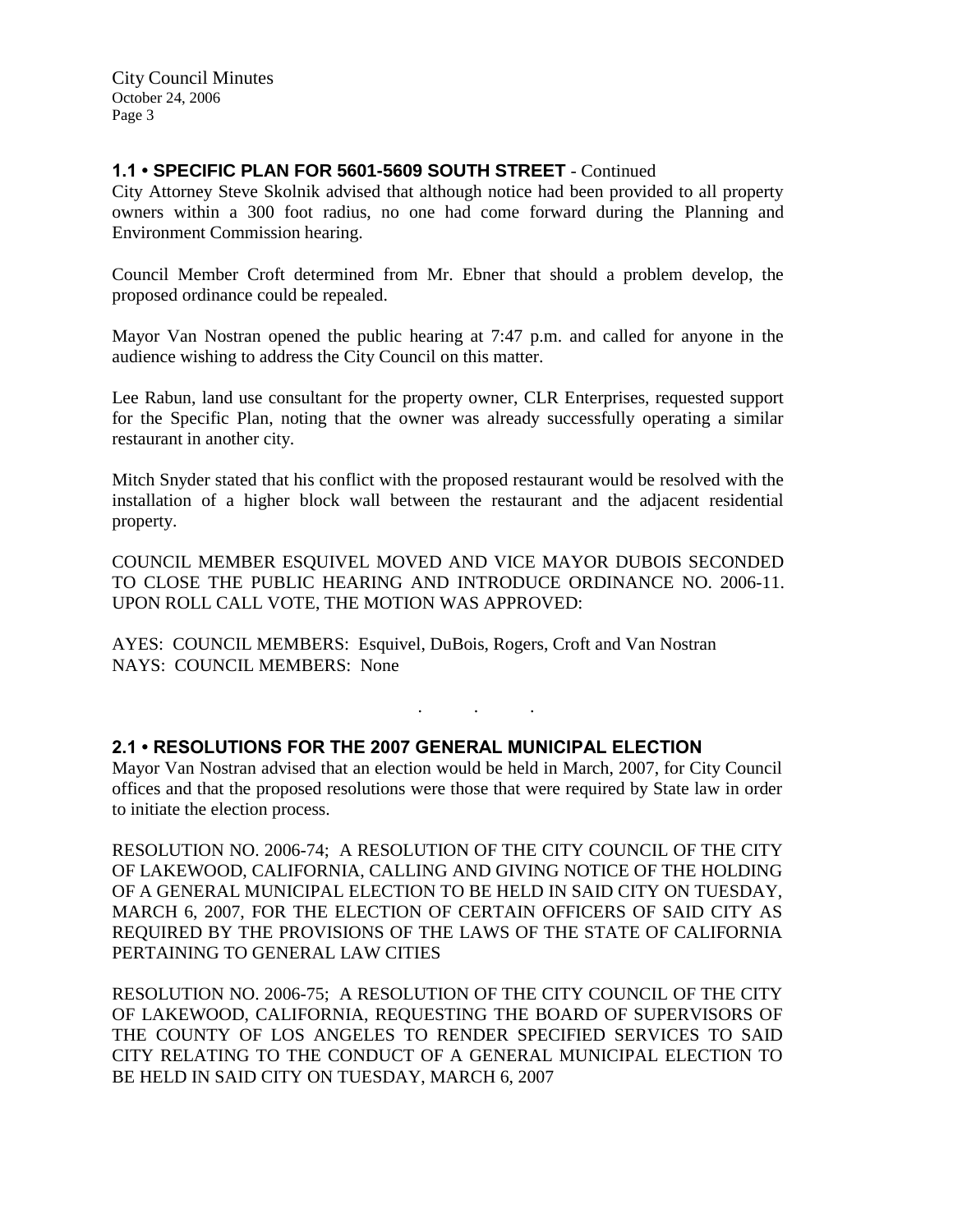City Council Minutes October 24, 2006 Page 4

#### **2.1 • 2007 GENERAL MUNICIPAL ELECTION** - Continued

RESOLUTION NO. 2006-76; A RESOLUTION OF THE CITY COUNCIL OF THE CITY OF LAKEWOOD, CALIFORNIA, ADOPTING REGULATIONS FOR CANDIDATES FOR ELECTIVE OFFICE PERTAINING TO CANDIDATES STATEMENTS SUBMITTED TO THE VOTERS AT A GENERAL MUNICIPAL ELECTION TO BE HELD ON TUESDAY, MARCH 6, 2007

COUNCIL MEMBER ESQUIVEL MOVED AND COUNCIL MEMBER ROGERS SECONDED TO ADOPT RESOLUTIONS NO. 2006-74, NO. 2006-75 AND NO. 2006-76. UPON ROLL CALL VOTE, THE MOTION WAS APPROVED:

AYES: COUNCIL MEMBERS: Esquivel, DuBois, Rogers, Croft and Van Nostran NAYS: COUNCIL MEMBERS: None

# **3.1 • ARCHITECTURAL SERVICES FOR PALMS PARK COMMUNITY CENTER ROOFING REPLACEMENT PROJECT - MEYER & ASSOCIATES**

. . .

Public Works Director Lisa Rapp gave a brief presentation based on the memo in the agenda and stated there was a need for architectural design services for the proposed project to replace the roof on the Palms Park Community Center. It was the recommendation of staff that the City Council authorize Meyer and Associates to provide design services for the Palms Park Community Center Roof Replacement Project, in an amount not to exceed \$17,400, under their existing professional services agreement.

COUNCIL MEMBER ESQUIVEL MOVED AND VICE MAYOR DUBOIS SECONDED TO APPROVE STAFF'S RECOMMENDATION. UPON ROLL CALL VOTE, THE MOTION WAS APPROVED:

AYES: COUNCIL MEMBERS: Esquivel, DuBois, Rogers, Croft and Van Nostran NAYS: COUNCIL MEMBERS: None

## **3.2 • STATUS REPORT FROM THE PARAMOUNT UNIFIED SCHOOL DISTRICT AD HOC COMMITTEE**

. . .

Council Member Todd Rogers presented a memorandum regarding the status of the Paramount Unified School District ad hoc committee activities. He advised that the most troubling aspect of the Lakewood school system continued to be the Paramount Unified School District (PUSD). He noted hostility from the District regarding the wish of Lakewood residents for inter-district transfers to Long Beach Unified School District schools. He outlined the justification for pursuing a de-annexation of the Lakewood School site from the PUSD, including ongoing poor performance by the school, that the school is populated primarily with Lakewood and Long Beach students, and the unwillingness of PUSD to grant transfers to students wishing to attend in a different district. He noted that the de-annexation process was initiated by petition and that the Lakewood Schools Committee (formerly the Lakewood Unified School District Organizing Committee) had agreed to collect signatures.